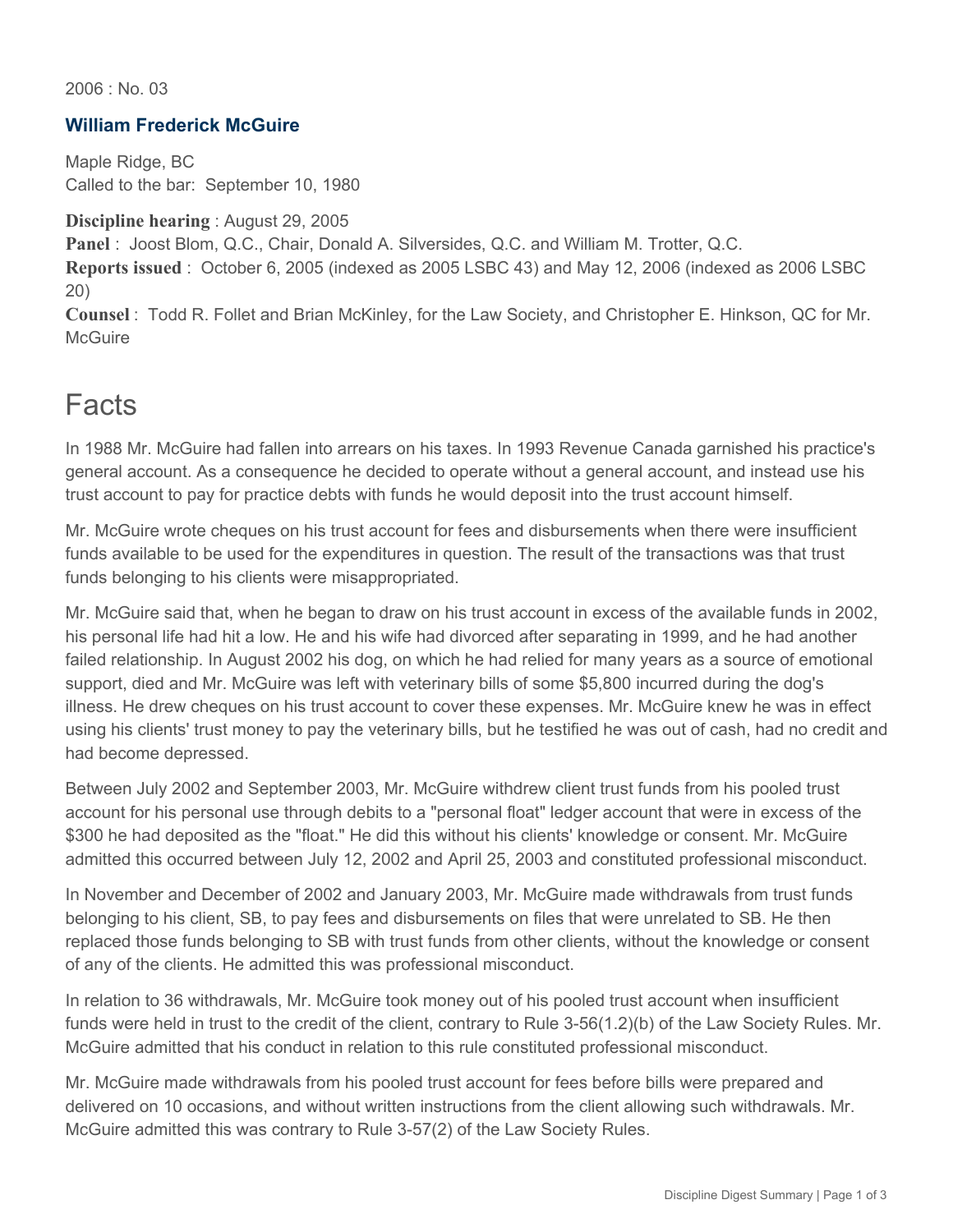In relation to three clients, Mr. McGuire generated certain misleading billings in that they were dated prior to the actual date the billings were produced. He admitted that his behaviour constituted professional misconduct.

Contrary to Law Society Rule 3-56(1), Mr. McGuire made three withdrawals from his pooled trust account for fees before rendering the services to the client for which those fees were charged. Mr. McGuire admitted that his conduct breached that Rule.

From April 2002 to December 2003 he failed to keep his books, records and accounts in compliance with the requirements of Part 3, Division 7 of the Law Society Rules, and he admitted that was a breach of those Rules.

Mr. McGuire admitted he failed to deposit cash trust funds received from one client in a trust account as soon as practicable, contrary to Rule 3-51.

On December 19, 2003 a panel of Benchers heard a s. 39 proceeding on the subject of an interim suspension, pending the hearing of the citation. The panel determined that, for the interim, Mr. McGuire could continue to practise subject to certain conditions. At the time of his discipline hearing, Mr. McGuire was in compliance with all the conditions imposed by the panel.

## Verdict

The hearing panel accepted Mr. McGuire's admission and found his conduct amounted to misappropriation of clients' trust funds and breach of Law Society accounting rules.

The hearing panel found Mr. McGuire's previous character was excellent, and there was no suggestion that anything was the matter with his services to his clients. No client ended up losing money as a result of what he did.

# **Penalty**

The hearing panel stated that an ongoing restriction on Mr. McGuire's control of his trust accounts, as he proposed, was not appropriate as a permanent condition of practice. The panel took the view that a lawyer who, in the light of past misconduct, cannot be completely trusted with sole control of his trust accounts should not be practising law. Moreover, the protection of the public was at stake. The public is entitled to expect that the severity of consequences will reflect the gravity of the wrong. The panel determined that, in effect, the profession has to say to its members, "Don't even think about it," and that demands the imposition of severe sanctions for clear, knowing breaches of ethical standards.

The panel stated that in some cases, even in the deliberate taking of trust funds, there may be mitigating factors, but although Mr. McGuire's circumstances elicited compassion, these were not mitigating factors.

Accordingly, the panel ordered that Mr. McGuire:

- 1. be disbarred; and
- 2. pay costs in the amount of \$10,000.

### **Application for stay**